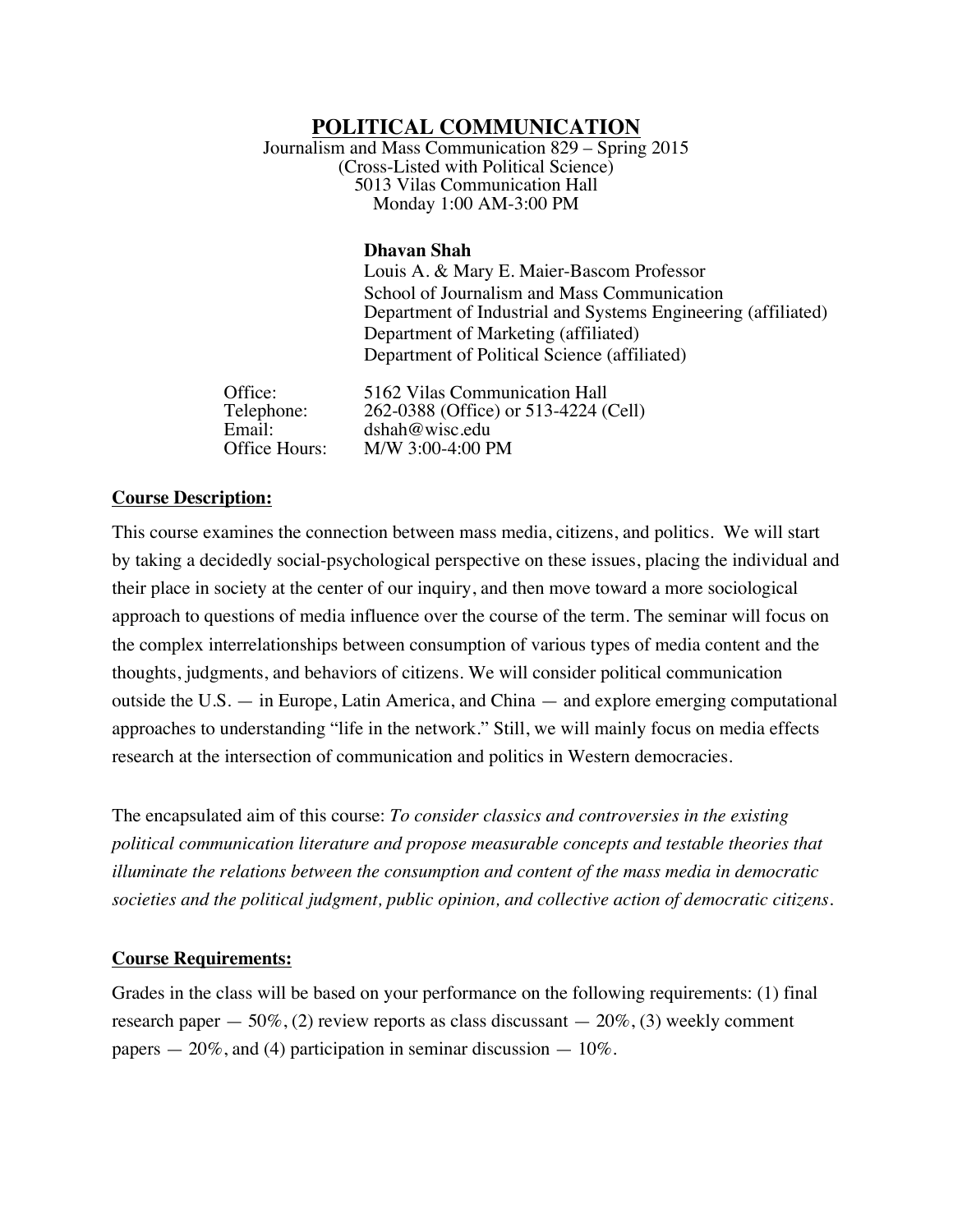### Research Paper

The major requirement for this course is an original research paper written individually by each student and presented to other seminar participants. The paper should grow out of one of the topics or theories covered in the course and contain the following sections: (1) brief introduction, (2) literature review, (3) statement of hypothesis or research model, (4) actual or proposed methodology, (5) results or proposed analysis, (6) concluding discussion about what was or will be learned. The methodology may be quantitative or qualitative. The goal of the paper is to contribute, however modestly, to research in the area of political communication. The paper can present findings based on existing and available data sets (e.g., National Election Study, Annenberg National Election Survey, General Social Survey, DDB Life Style Archive, The Pew Internet and American Life Project, the National Annenberg Election Study, the Mass Communication Research Center Archive, etc.) or the collection of original data. Some of you may wish to extend projects you have developed elsewhere or to refine ideas toward completion of Master's or Doctoral theses; please consult with me if this is the case, and share your progress to date.

Your paper will be evaluated on whether it integrates the concepts encountered in class into coherent and testable propositions that have implications for theory in political communication. Your research paper should reflect an original extension of the ideas we have encountered in class, not a simple recapitulation of past work. A three-page prospectus for your seminar paper is due WEEK 10 (submit by email by Friday of that week). Seminar presentations will be held during the last two class periods. The final paper is due May  $8<sup>th</sup>$  by 4:00 P.M. and should be between 20-25 pages of text, not including cover, bib, tables, and figures. **This paper will be worth 50 percent of your final grade**.

### Review Reports

In addition, every student will be required to serve as a discussant for two class sessions. Discussants will write an 8 to 10 page **summary, synthesis and critique** of the week's readings and provide a brief list of questions to facilitate discussion. As a discussant, you will be responsible for spurring but not necessarily leading student discussion of the readings by pointing out what you believe are the strengths and weaknesses of the readings and encouraging debate about your reflections. Ideally, you will choose a week that coincides with your broader interests. That way, your review of the reading materials will be useful to you when preparing your paper. Review reports will be sent to the class listserv as an .doc or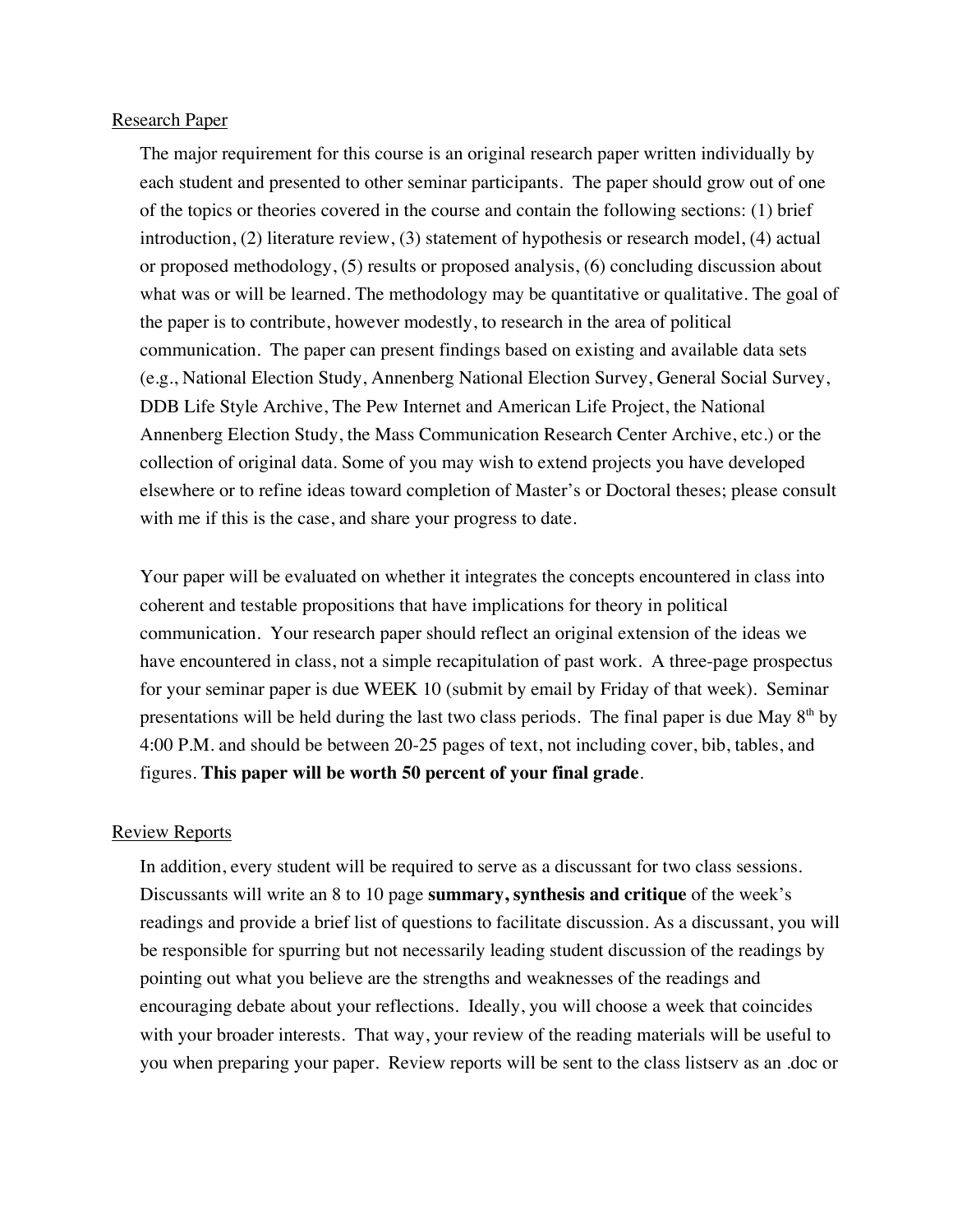.pdf at least 6 hours before class. These reports will be graded and **will be worth 20 percent of your grade, 10% each**.

### Comment Papers:

Every week, with the exception of the weeks you prepare review reports, you will produce a brief set of written comments on the readings. You may miss 4 weekly comment papers (that is, you will complete six comment papers, omitting the two weeks you will be producing review reports). These comment papers should be 1-2 pages in length, though they may be shorter on weeks that are of less interest to you and longer on weeks that you feel inspired. Papers do not need to follow any particular format or necessarily cover all the readings, as long as they illustrate that you made an effort to process that week's reading and have reflected on the research you encountered. Some of you may use these comment papers to summarize the key points of each of the readings into notes for their own future use. Others may organize their comments into critical essays or critiques on the general themes of the week. Yet others may focus on detailed reviews of a few readings or even a single reading, digging deeply into a topic of particular interest. Bring your comment papers to class and turn them in to me at the end. If you do not complete your comment paper for a particular week, do not avoid class. Come to seminar, listen and learn, and comment when you can. **These six comment papers will be worth 20 percent of your final grade**; evaluation will be based on the number completed; I will not be evaluating the content of these papers.

## Seminar Participation:

**The final 10 percent of your class grade** will be based on participation in seminar discussion. It is not enough that you just come to class. You must actively discuss the readings and engage in discussion with other seminar participants. Your weekly comment paper should be the starting point for ideas you want to share with the class. I am hopeful that the discussion that ensues will lead to the development of a classroom environment where ideas are discussed and debated in an open, maybe even heated, yet respectful way.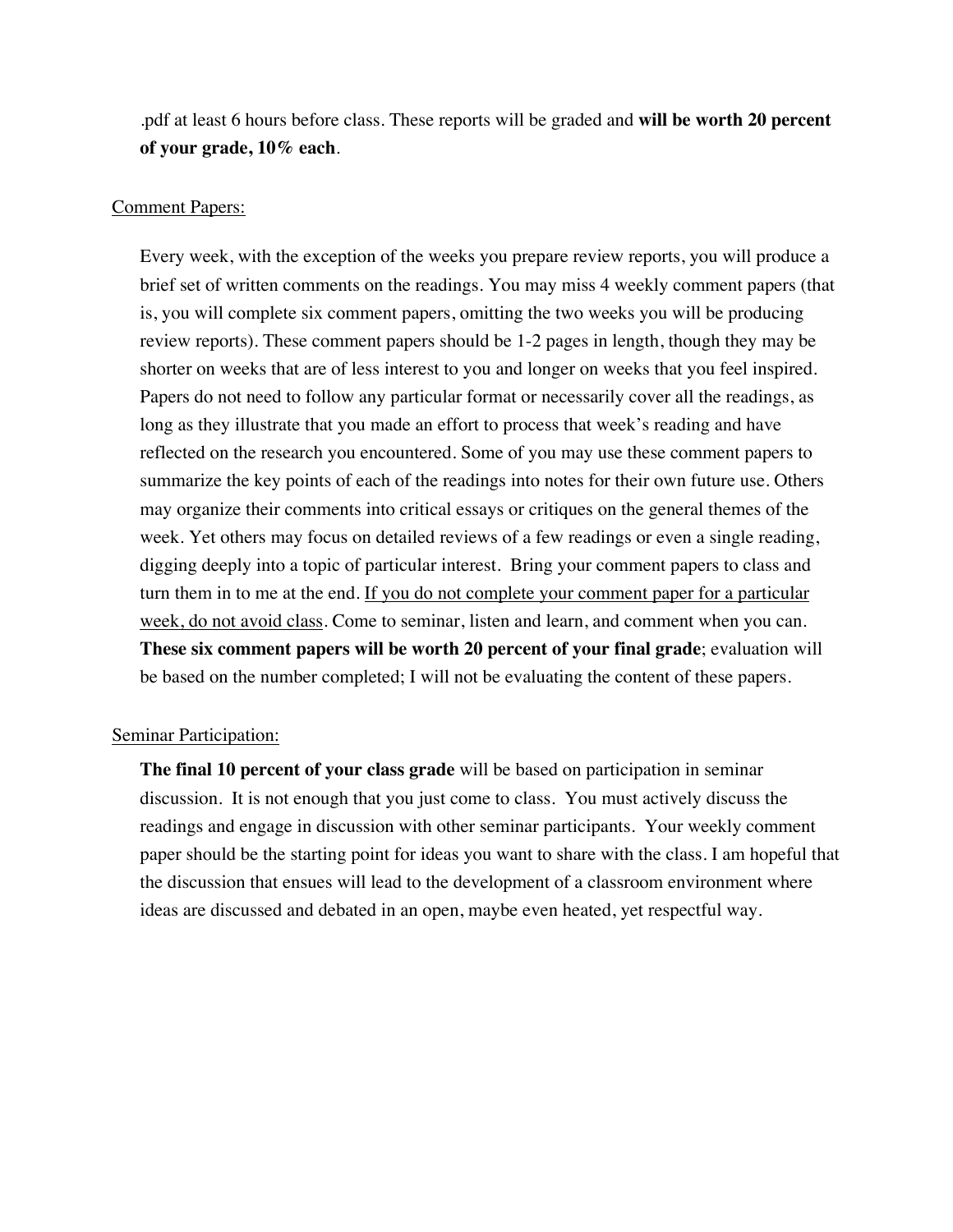## **Recommended Texts:**

Bimber, B., Flanagin, A., & Stohl, C. (2012). *Collective action in organizations: Interaction and engagement in an era of technological change*. Cambridge University Press.

Cappella, J. N. and Jamieson, K. H. (1997) *Spiral of cynicism: The press and the public good*. New York: Oxford University Press.

Delli Carpini, M. X. and Keeter, S. (1996) What Americans know about politics and why it matters. New Haven, CT: Yale University Press.

Gamson, W. A. (1992). *Talking politics*. Cambridge: Cambridge University Press.

Geer, J. (2006). *In defense of negativity: Attack advertising in presidential campaigns*. Chicago: University of Chicago Press.

Iyengar, S. and Kinder, D. (1987). *News that matters: Television and American opinion*, Chicago, University of Chicago Press.

McLeod, D. M., and Shah, D. V. (2015). *News frames and national security: Covering Big Brother.* New York: Cambridge University Press.

Mutz, D., (2006). *Hearing the other side: Deliberative versus participatory democracy*. Cambridge: Cambridge University Press.

Neuman, W. R., Just, M. R., and Crigler, A. N. (1992). *Common knowledge: News and the construction of political meaning*. Chicago: University of Chicago Press.

Noelle-Neumann, E. (1993). *The spiral of silence: Public opinion, our social skin*. Chicago: University of Chicago Press.

Putnam, R. D. (2000). *Bowling alone: The collapse and revival of American community.* New York: Simon & Schuster.

Zaller, J. (1992): *The nature and origins of mass opinion*, Cambridge: Cambridge University Press.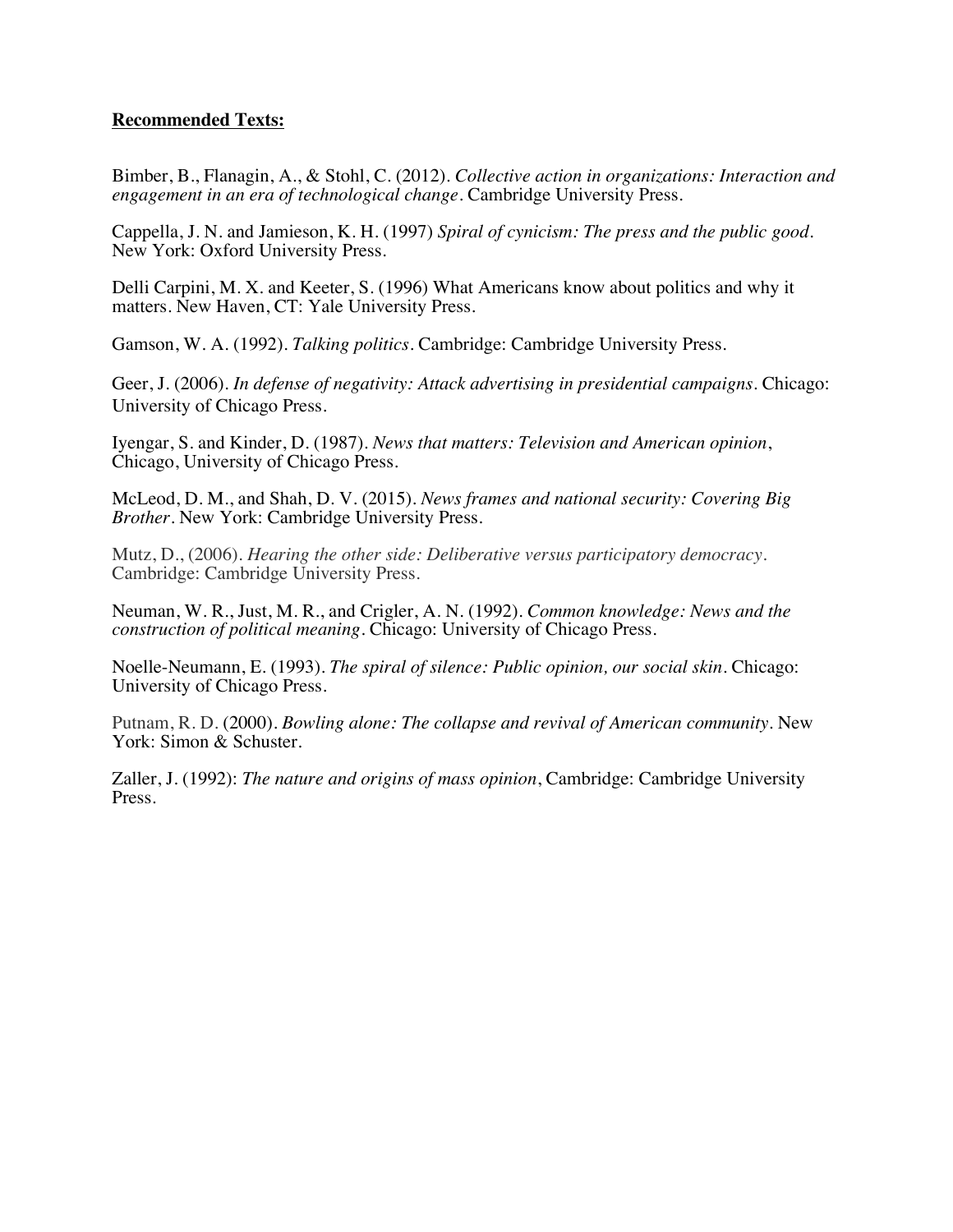## **Weekly Readings**

**Week 1, January 26:** Introduction

## **Week 2, February 2:** The nature of political communication and media effects

#### Discussants: Logan Vidal

- Price, V., and Tewksbury, D. (1996). News values and public opinion: A theoretical account of media priming and framing. In G. Barnett and F. Boster (Eds.) *Progress in communication sciences*. Norwood, N.J., Ablex Pub. Corp.
- McLeod, D. M., Kosicki, G. M., and McLeod, J. M. (2002). Resurveying the boundaries of political communication effects. In J. Bryant and D. Zillmann (Eds.). *Media effects: Advances in theory and research* (pp. 215-267). Hilsdale, NJ: Erlbaum.
- Bennett, W. L. & Iyengar, S. (2008) A new era of minimal effects? The changing foundations of political communication, *Journal of Communication, 58*, 707-731
- Stroud, N. J. (2008). Media use and political predispositions: Revisiting the concept of selective exposure. Political Behavior, 30(3), 341-366.
- Boulianne, S. (2009). Does Internet use affect engagement? A meta-analysis of research. *Political Communication*, *26*(2), 193-211.

## **Week 3, February 9:** The construction and analysis of news discourse

Discussants**:** Emma Frankham

- \* Edelman, M. J. (1993). Contestable categories and public opinion. *Political Communication, 10*, 231-242.
- \* Patterson, T. (1998). Political roles of the journalist. In D. Graber, D. McQuail, and P. Norris (Eds.), *The politics of news, the news of politics* (pp. 17-32). Washington, DC: Congressional Quarterly Press.
- Iyengar, S., Norpoth, H., & Hahn, K. S. (2004) Consumer demand for election news: The horserace sells, *Journal Of Politics, 66*, 157–175.
- Baum, M. A., & Groeling, T. (2008). New media and the polarization of American political discourse. *Political Communication*, *25*(4), 345-365.
- \* Young, D. G. (2013). Laughter, learning, or enlightenment? Viewing and avoidance motivations behind The Daily Show and The Colbert Report. *Journal of Broadcasting & Electronic Media*, 57(2), 153-169.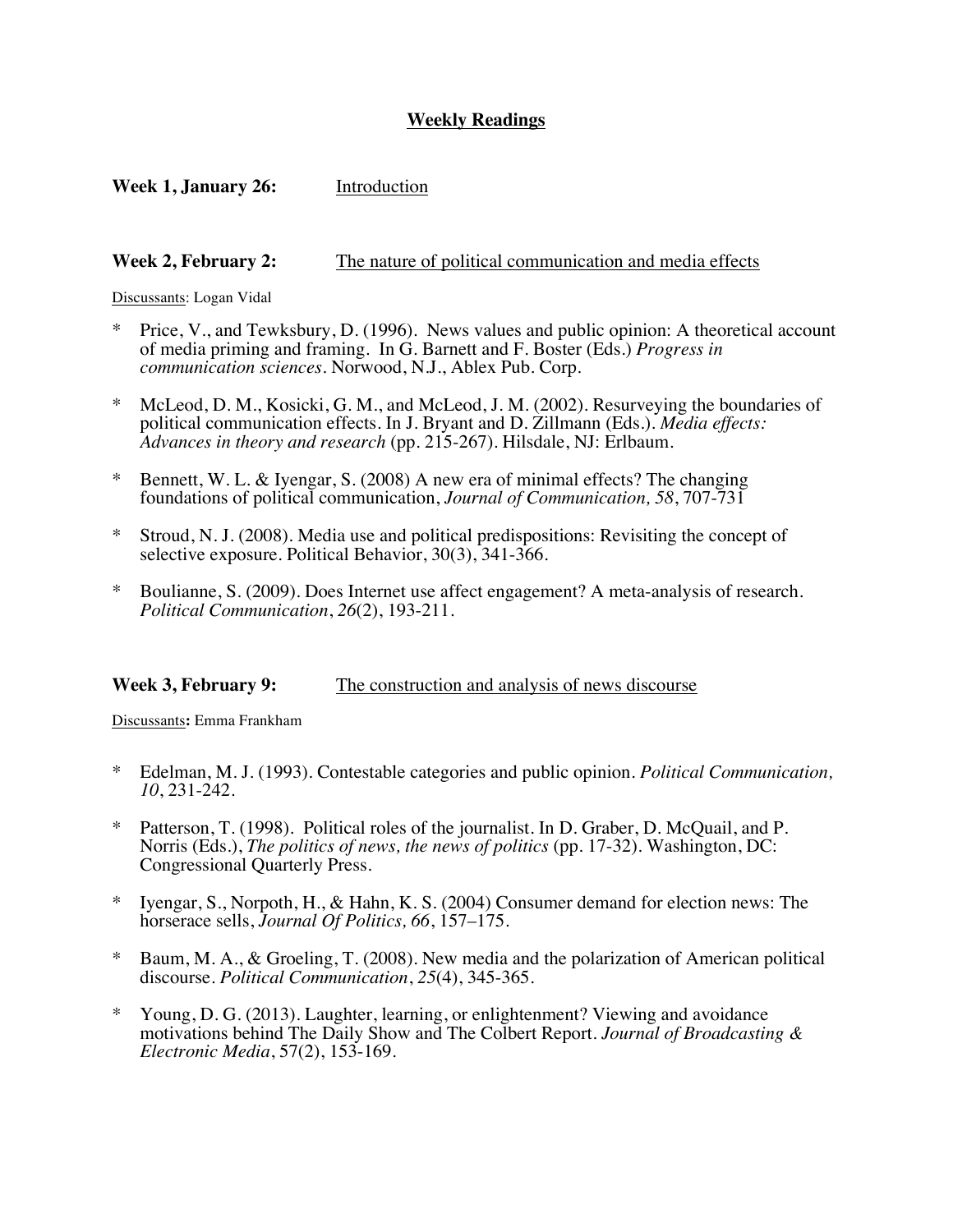## **Week 4, February 16:** Agenda-setting and priming: Effects on social evaluations

Discussants: Logan Vidal

- \* Kosicki, G. M. (1993). Problems and opportunities in agenda-setting research. *Journal of Communication, 43*, 100-127.
- Althaus, S, & Tewksbury, D. (2002) Agenda setting and the "new" news: Patterns of issue importance among readers of the paper and online versions of the New York Times. *Communication Research*, 29, 180-207.
- \* McCombs, M. (2004). *Setting the agenda: The mass media and public opinion*. Chapter 3. John Wiley & Sons.
- Malhotra, N., & Krosnick, J. A. (2007). Retrospective and prospective performance assessments during the 2004 election campaign: Tests of mediation and news media priming. *Political Behavior*, *29*(2), 249-278.
- Lenz, G. S. (2009). Learning and opinion change, not priming: Reconsidering the priming hypothesis. *American Journal of Political Science*, *53*(4), 821-837.

## **Week 5, February 23:** Information and knowledge: Learning from the news

Discussant: Kristen Bialik

- Huckfeldt, R. & Sprague, J. (1987). Networks in context: The social flow of political information. *American Political Science Review, 81,* 1197-1215
- Eveland W. (2001) The cognitive mediation model of learning from the news: Evidence from non-election, off-year election, and presidential election contexts. *Communication Research*, 28, 571-601.
- Baum, M. (2002) Sex, lies, and war: How soft news brings foreign policy to the inattentive public, American Political Science Review, 96, 91-109
- \* Prior, M. (2003). Any good news in soft news? The impact of soft news preference on political knowledge. *Political Communication, 20*, 149-172.
- Kim, S. H. (2008). Testing the knowledge gap hypothesis in South Korea: Traditional news media, the Internet, and political learning. *International Journal of Public Opinion Research*, *20*(2), 193-210.

### **Week 6, March 2:** News framing and political judgment

Discussants: Ceri Hughes

Cappella, J. N. & Jamieson K. H. (1996) News frames, political cynicism, and media cynicism, *The ANNALS of the American Academy of Political and Social Science*, 546, 71-84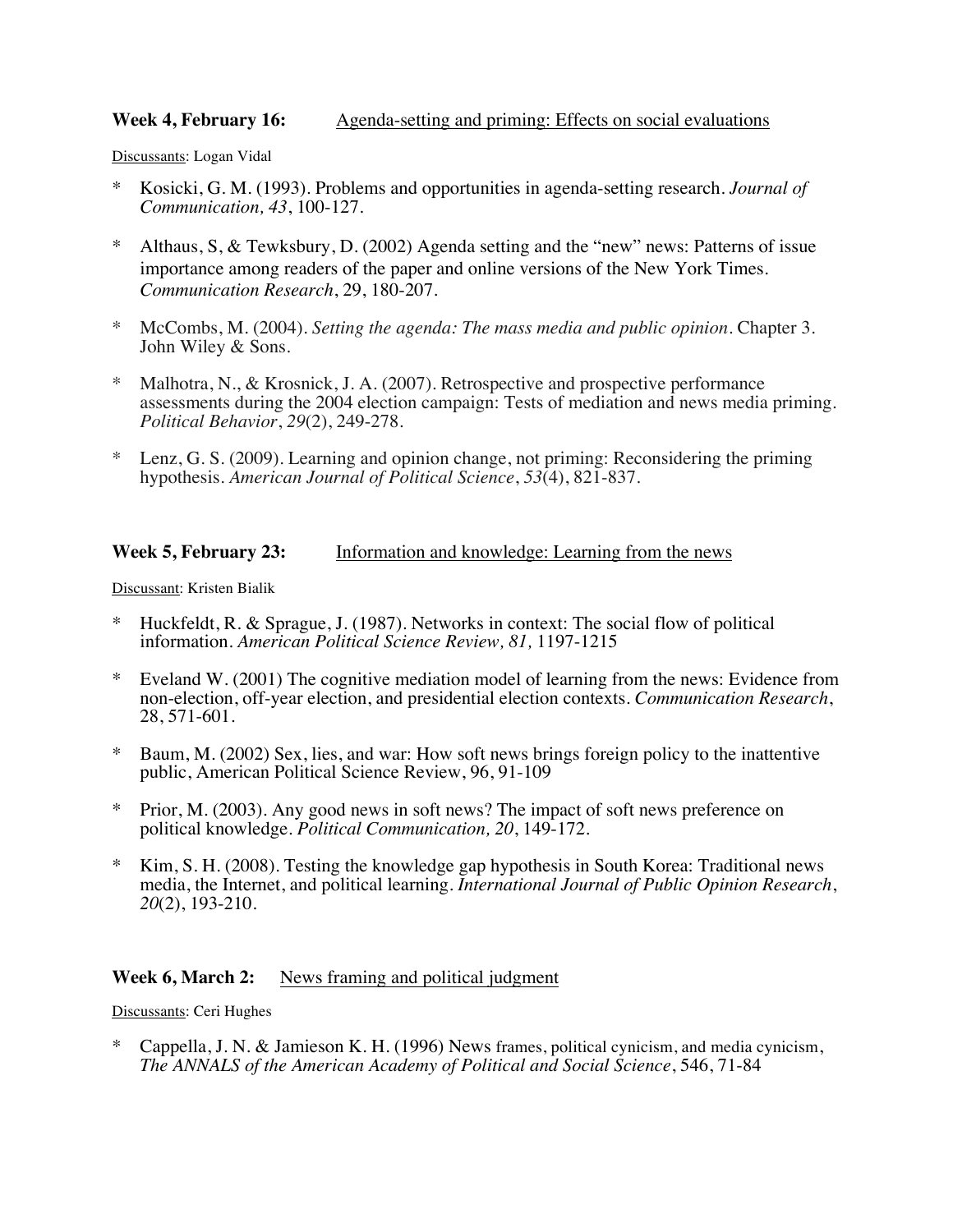- \* Nelson, T. E., Clawson, R. A., & Oxley, Z. M. (1997). Media framing of a civil liberties conflict and its effect on tolerance. *American Political Science Review, 91*, 567-583.
- \* Chong, D. & Druckman, J. N. (2008). The Influence of democratic competition on public opinion, *American Political Science Review, 101*, 637-655
- Lecheler, S., & de Vreese, C. H. (2011). Getting real: The duration of framing effects. *Journal of Communication*, 61(5), 959-983.
- \* McLeod, D. M., & Shah, D. V. (2014). *News Frames and National Security: Covering Big Brother*. Chapter 1. Cambridge University Press.

### **Week 7, March 9:** Media cues and public opinion expression

Discussants: Emma Frankham

- Zaller, J., & Feldman, S. (1992). A simple theory of the survey response: Answering questions versus revealing preferences. *American journal of political science*, 579-616.
- Shah, D. V., Watts, M. D., Domke, D. & Fan, D. P. (2002). News framing and cueing of issue regimes: Explaining Clinton's public approval in spite of scandal, *Public Opinion Quarterly*, 339-370.
- \* Valentino, N. A. Hutchings, V. L., and White I. K. (2002). Cues that matter: How political ads prime racial attitudes during campaigns, *American Political Science Review, 96,* 75-90.
- Bennett, W. L., Lawrence, R. G., & Steven Livingston (2006). None dare call it torture: Indexing and the limits of press independence in the Abe Gharib Scandal. *Journal of Communication, 56*, 467-485.
- \* Zaller, J. (2012). What Nature and Origins Leaves Out. *Critical Review*, *24*(4), 569-642.

#### **Week 8, March 16:** Conversation, deliberation, and disagreement

Discussants: Margarita Orozco

- Sotirovic, M. & McLeod, J. (2001) Values, communication behavior, and political participation. *Political Communication, 18*, 273–300.
- Mutz, D. C. (2002). The consequences of cross-cutting networks for political participation. *American Journal of Political Science*, 838-855.
- Mutz, D. C. & Reeves, B. (2005) The new videomalaise: Effects of televised incivility on political trust, *American Political Science Review*, 99, 621-635.
- Woicieszak, M. E., & Mutz, D. C. (2009). Online groups and political discourse: Do online discussion spaces facilitate exposure to political disagreement? *Journal of Communication*, *59*(1), 40-56.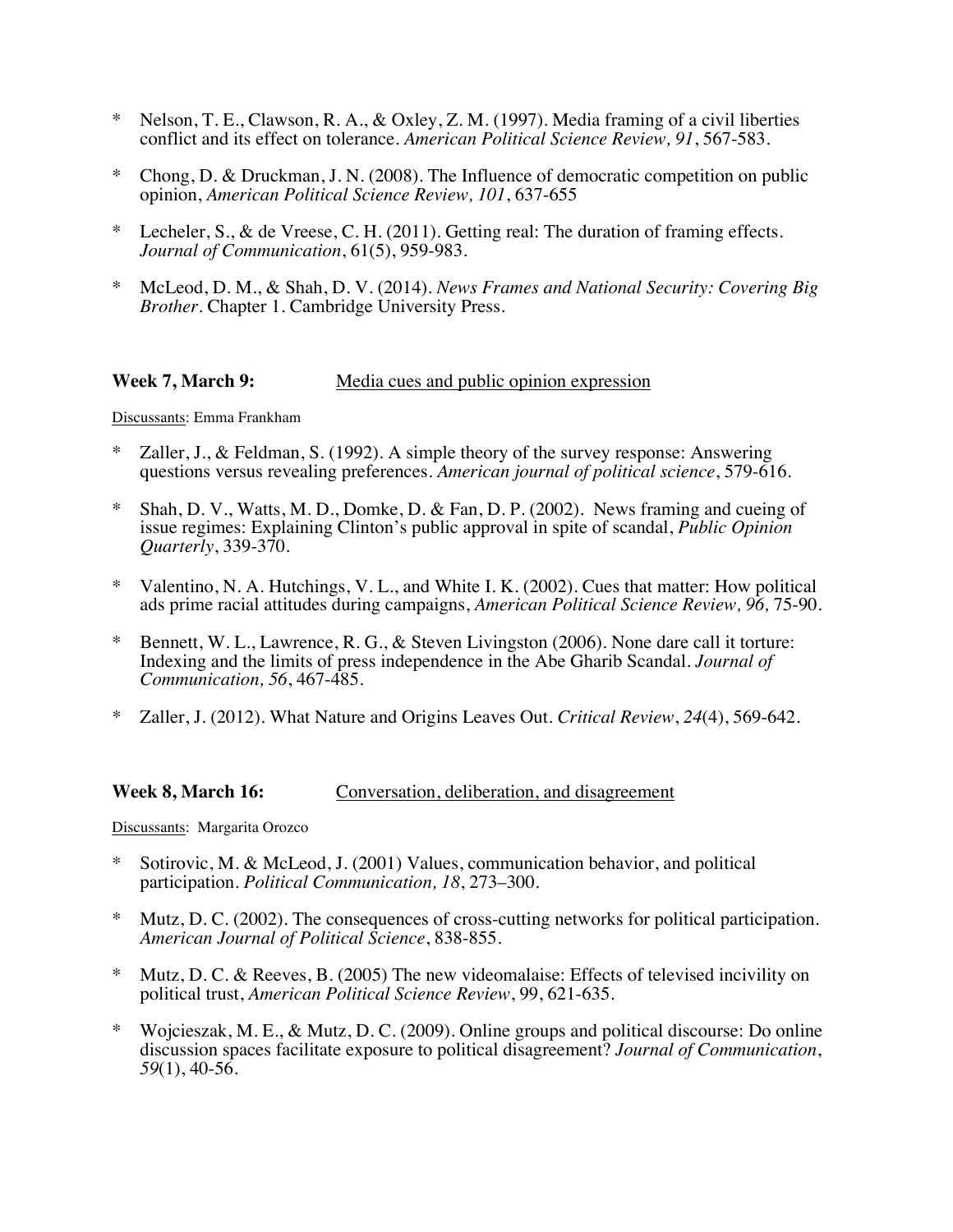\* Shah, D. V., Hanna, A., Bucy, E. P., Wells, C., & Quevedo, V. (2015) The power of television images in a social media age: Linking biobehavioral and computational approaches via the second screen, *The ANNALS of the American Academy of Political and Social Science*.

## **Week 9, March 23:** "Old" and "new" media, social capital, and civic engagement

Discussants: Ceri Hughes

- Prior, M. (2005) News vs. entertainment: How increasing media choice widens gaps in political knowledge and turnout. *American Journal of Political Science, 49*, 577-592.
- Shah, D. V. Cho, J. Eveland, W. P. Jr. and Kwak, N. (2005). Information and expression in a digital age: Modeling Internet effects on civic participation," *Communication Research*, 32, 1-35.
- \* Xenos, M., & Moy, P. (2007). Direct and differential effects of the Internet on political and civic engagement. *Journal of Communication*, *57*(4), 704-718.
- \* Sander, T. H., & Putnam, R. D. (2010). Still bowling alone?: The post-9/11 split. *Journal of Democracy*, *21*(1), 9-16.
- \* Valenzuela, S., Park, N., & Kee, K. F. (2009). Is there social capital in a social network site?: Facebook use and college students' life satisfaction, trust, and participation. *Journal of Computer*‐*Mediated Communication*, *14*(4), 875-901.

## **SPRING BREAK**

## **Week 10, April 6:** Digital media, socialization, and participation

Discussants: Kristen Bialik

- \* Bimber, B. (1998). The Internet and political transformation: Populism, community, and accelerated pluralism. *Polity, 31*, 133-60.
- \* Delli Carpini, M. X. (2000). Gen.com: Youth, civic engagement, and the new information environment, *Political Communication,* 17:341–349.
- Pacheco, J. S. (2008). Political socialization in context: The effect of political competition on youth voter turnout. *Political Behavior*, *30*(4), 415-436.
- Lee, N. J., Shah, D. V., & McLeod, J. M. (2012). Processes of political socialization: A communication mediation approach to youth civic engagement. *Communication Research*.
- \* Thorson, K., Driscoll, K., Ekdale, B., Edgerly, S., Thompson, L. G., Schrock, A., ... & Wells, C. (2013). YouTube, Twitter and the Occupy Movement: Connecting content and circulation practices. *Information, Communication & Society*, *16*(3), 421-451.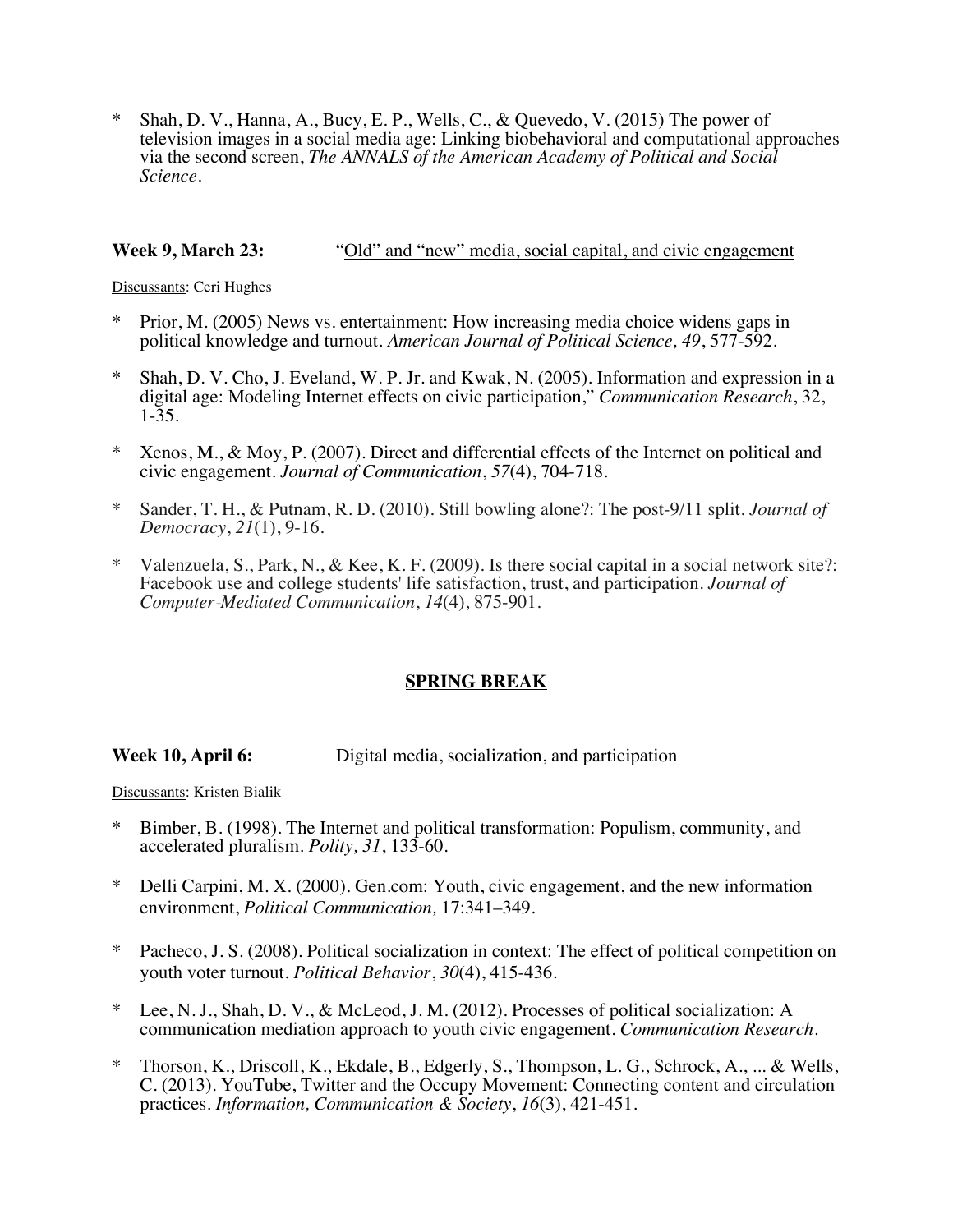### **Week 11, April 13:** Political campaigns and their consequences

#### Discussant:

- Ansolabehere, S., Iyengar, S., Simon, A., and Valentino, N. (1995). Does attack advertising demobilize the electorate? American Political Science Review, 88, 829-838.
- Freedman, P. and Goldstein, K. (1999) Measuring Media Exposure and the Effects of Negative Campaign Ads, *American Journal of Political Science*. 43, 1189-1208.
- Schenck-Hamlin, W.J., Procter, D.E., & Rumsey, D.J. (2000). The influence of negative advertising on political cynicism and politician accountability. *Human Communication Research, 26*, 53-74.
- \* Shah, D. V., Cho, J., Nah, S., Gotlieb, M. R., Hwang, H., Lee, N-J., Scholl, R. M., and McLeod, D. M.,, (2007) Campaign ads, online messaging, and participation: Extending the communication mediation model," *Journal of Communication*.
- Franz, M. M., & Ridout, T. N. (2010). Political advertising and persuasion in the 2004 and 2008 presidential elections. *American Politics Research*, *38*(2), 303-329.

#### **Week 12, April 20:** Hostile media, third-person effects, and corrective actions

Discussant: Margarita Orozco

- \* Perloff, R. (1999) The third-person effect: A critical review and synthesis. *Media Psychology*. 1, 353-378.
- \* Gunther, A. (2003). The influence of presumed influence. *Journal of Communication, 35*, 199–215.
- Tsfati, Y. & Cohen, J., (2005) Democratic consequences of hostile media perceptions: The case of Gaza Settlers, *The Harvard International Journal of Press/Politics, 10*, 28-51.
- \* Rojas, H. (2010). "Corrective" Actions in the Public Sphere: How Perceptions of Media and Media Effects Shape Political Behaviors. *International Journal of Public Opinion Research*, *22*(3), 343-363.
- \* Arceneaux, K., Johnson, M., & Murphy, C. (2012). Polarized political communication, oppositional media hostility, and selective exposure. *The Journal of Politics*, *74*(1), 174-186.

**Week 13, April 27:** Research presentations

**Week 14, May 5:** Research presentations/end of term party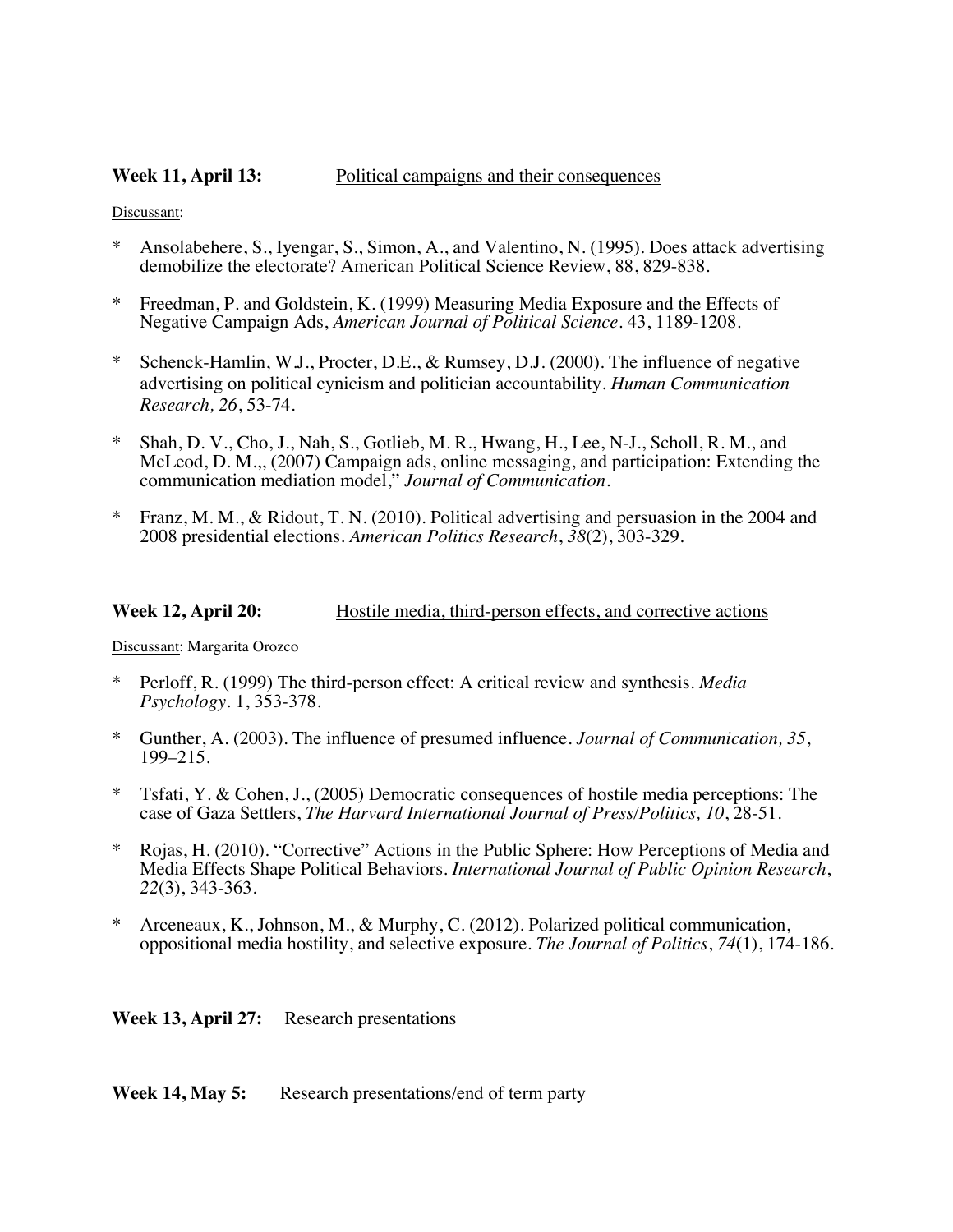## **Supplemental Readings**

### Week 2 Supplemental

- ✝ McQuail, D. (1987) *Mass communication theory: An introduction*. Thousand Oaks, CA: Sage (Chapter 6, pp 135 – 174; Chapter 9, pp. 250 – 295)
- ✝ Blumler, J. (1999). The third age of political communication. *Political Communication*, 16, 209-230.
- ✝ Bennett, W. L. (2000) Toward a theory of press-state relations in the U.S. *Journal of Communication*, 40, 103-125.
- ✝ Lazer, D., Pentland, A. S., Adamic, L., Aral, S., Barabasi, A. L., Brewer, D., ... & Van Alstyne, M. (2009). Life in the network: The coming age of computational social science. *Science (New York, NY)*, *323*(5915), 721.

### Week 3 Supplemental

- ✝ McQuail, D. (1987). *Mass communication theory: An introduction*. Thousand Oaks, CA: Sage (Chapter 7, pp. 175 - 212).
- ✝ Pan, Z. & Kosicki, G. M. (1993). Framing analysis: An approach to news discourse. *Political Communication, 10*, 55-75.
- ✝ Shoemaker, P. and Reese, S. (1996) *Mediating the message: Theories of influence on mass media content*. White Plains, NY: Longman. (Chapters 1-4, pp. 1 – 62)
- ✝ Miller, J. M. & Krosnick, J. A. (2000) News media impact on the ingredients of presidential evaluations: Politically knowledgeable citizens are guided by a trusted source. *American Journal of Political Science*, 44, 301-315.

## Week 4 Supplemental

- t Iyengar, S. and Kinder, D. (1987): *News that matters: Television and American opinion*, Chicago, University of Chicago Press.
- ✝ McCombs. M. E. & Shaw, D. L. (1993). The evolution of agenda-setting research: Twenty- five years in the marketplace of ideas. *Journal of Communication, 43*, 58-67.
- ✝ Boyle, T. P. (2001) Intermedia agenda setting in the 1996 presidential election, *Journalism and Mass Communication Quarterly;* 78, 26-44.
- ✝ Tedesco, J. C. (2005) Intercandidate agenda setting in the 2004 Democratic presidential primary, *American Behavioral Scientist, 49*, 92-113.
- ✝ Althaus, S. & Kim, Y-M (2006). Priming effects in complex information environments: Reassessing the impact of news discourse on presidential approval, *Journal of Politics, 68,* 960–976.
- ✝ Boomgaarden, H. G., & Vliegenthart, R. (2007). Explaining the rise of anti-immigrant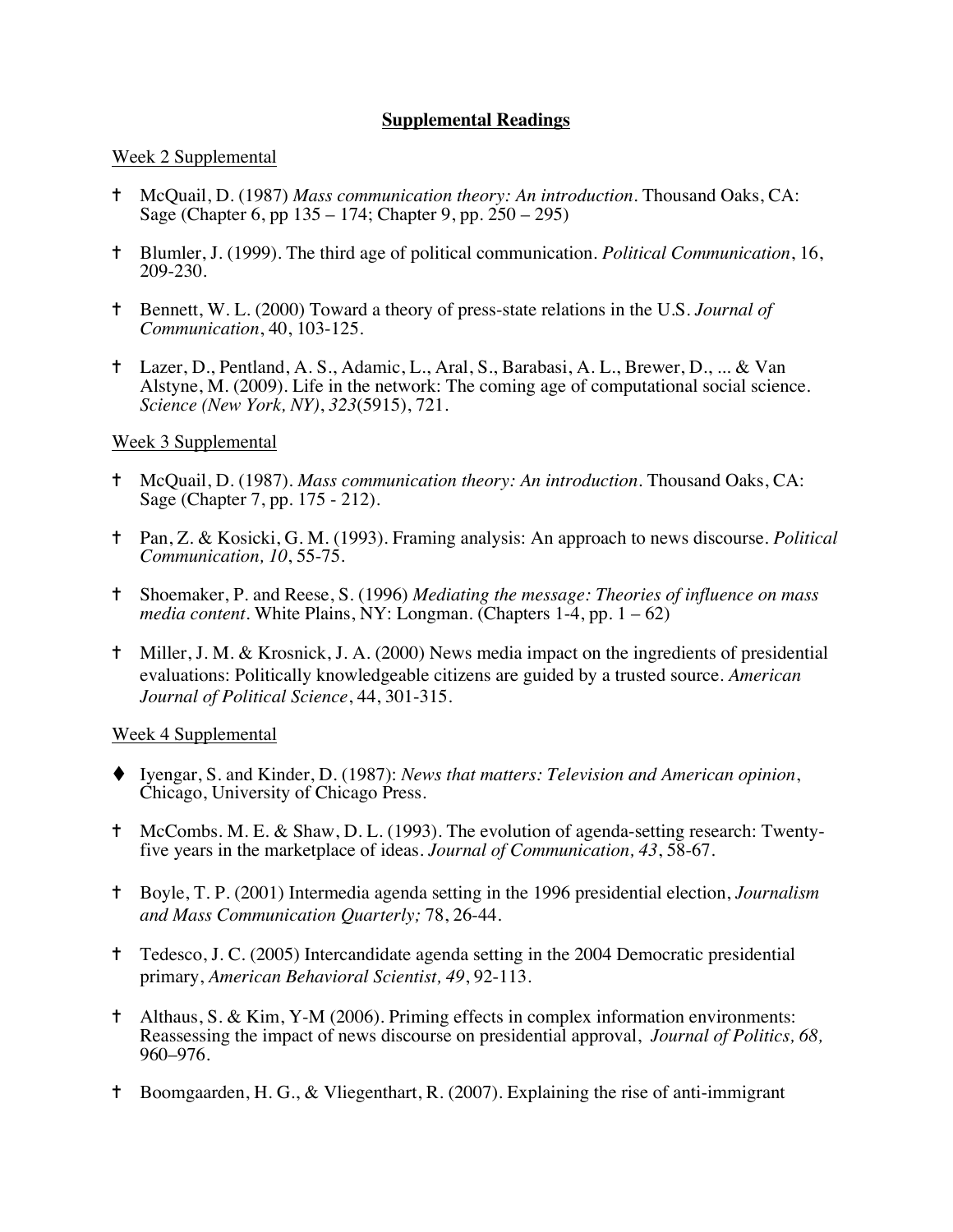parties: The role of news media content. *Electoral studies*, *26*(2), 404-417.

### Week 5 Supplemental

- ◆ Delli Carpini, M. X. and Keeter, S. (1996) *What Americans know about politics and why it matters*. New Haven, CT: Yale University Press.
- ◆ Neuman, W. R., Just, M. R., and Crigler, A. N. (1992). *Common knowledge: News and the construction of political meaning*. Chicago: University of Chicago Press.
- ✝ Price, V. and Zaller, J. (1993). Who gets the news: Alternative measures of news reception and their implications for research. *Public Opinion Quarterly, 57,* 133-164.
- ✝ Zhao, X. and Chaffee S. H. (1995). Campaign advertisements versus television news as sources of political issue information. Public Opinion Quarterly, 59, 41-65.
- ✝ Althaus, S. (1998) Information effects on collective preferences. *American Political Science Review*. 92, 545-558.
- ✝ Eveland, W. P. & Scheufele, D. A. (2000) Connecting news media use with gaps in knowledge and participation.

### Week 6 Supplemental

- t Cappella, J. N. and Jamieson, K. H. (1997) *Spiral of cynicism: The press and the public good*. New York: Oxford University Press.
- ◆ McLeod, D. M., and Shah, D. V. (2015). *News frames and national security: Covering Big Brother.* New York: Cambridge University Press.
- ✝ Shah, D., Domke, D., and Wackman, D. (1996). "To thine own self be true": Values, framing, and voter decision-making strategies. *Communication Research, 23*, 509-560.
- ✝ Druckman, J. N. and Nelson, K. R. (2003). Framing and deliberation: How citizen conversation limits elite influence. *American Journal of Political Science, 47*, 729-745
- ✝ Druckman, J. N (2004). On the limits of framing effects: Who can frame? *Journal of Politics, 63*, 1041-1066.
- ✝ Shah, D. V., Kwak, N., Schmierbach, M. & Zubric, J. (2004). The interplay of news frames on cognitive complexity, *Human Communication Research, 30*, 102-128.

## Week 7 Supplemental

- t Zaller, J. (1992): *The nature and origins of mass opinion*, Cambridge: Cambridge University Press.
- ✝ Conover, P. J., & Feldman, S. (1989) Candidate perception in an ambiguous world: Campaigns, cues, and inference processes. *American Political Science Review*. 33, 912-940.
- ✝ Kuklinski, J. H., and Hurley, N. L. (1994). On hearing and interpreting political messages: A cautionary tale of citizen cue-taking. *Journal of Politics, 56*, 729-751.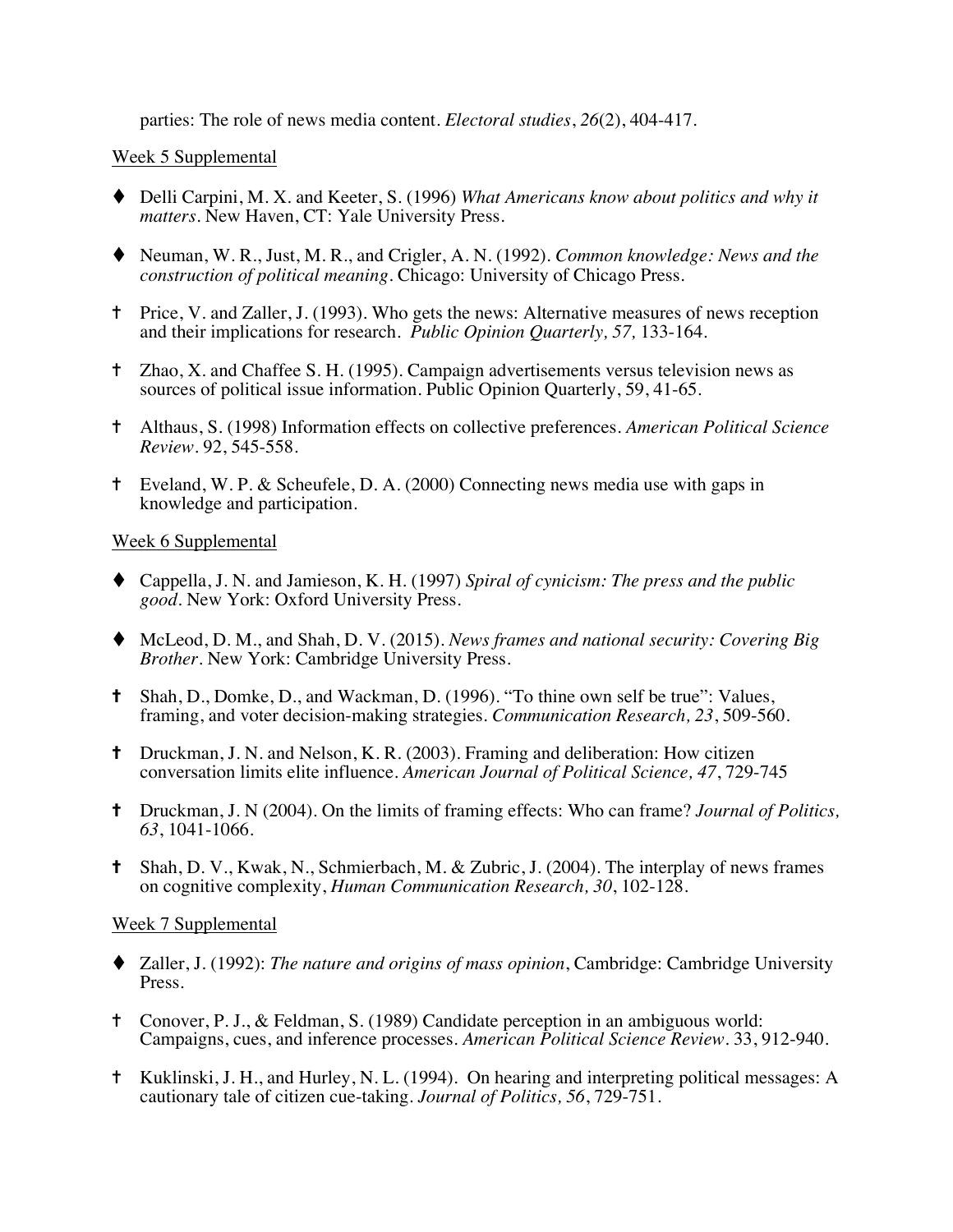- <sup> $\dagger$ </sup> Mondak, J. (1993). Source cues and policy approval: The cognitive dynamics of public support for the Reagan agenda. *American Journal of Political Science, 37*, 186-212.
- ✝ Domke, D. (2001) Racial cues and political ideology: An examination of associative priming. *Communication Research, 28*, 772-801.
- ✝ Cho, J., Gil de Zuniga, H., Shah, D. V., & McLeod, D. M. (2006) Cue convergence: Associative effects on social intolerance. *Communication Research, 33*, 136-154.
- ✝ Bailenson, J. N., Garland, P., Iyengar, S. & Yee , N. (2006) Transformed facial similarity as a political cue: A preliminary investigation, *Political Psychology, 27*, 373-385.
- ✝ Ceron, A., Curini, L., Iacus, S. M., and Porro, G. (2013). Every tweet counts? How sentiment analysis of social media can improve our knowledge of citizens' political preferences with an application to Italy and France, *New Media and Society*. 1-19.

#### Week 8 Supplemental

- t Gamson, W. A. (1992). *Talking politics*. Cambridge: Cambridge University Press.
- t Mutz, D., (2006). *Hearing the other side: Deliberative versus participatory democracy*. Cambridge: Cambridge University Press.
- ✝ Gastil, J. & Dillard, J. P. (1999). Increasing political sophistication through public deliberation. *Political Communication*.16: 3-23.
- ✝ McLeod, J. M., Scheufele, D. A., & Moy, P. (1999) Community, communication, & participation: The role of mass media and interpersonal discussion in local political participation. *Political Communication*, 16, 315-336.
- ✝ Mutz, D. C. & Martin, P. S. (2001) Facilitating communication across lines of political difference: The Role of Mass Media. *American Political Science Review*, 95, 97-114.
- ✝ Mutz, D. C. (2007) Effects of "In-Your-Face" Television Discourse on Perceptions of a Legitimate Opposition, *American Political Science Review*, 101, 621-635.
- ✝ Rojas, H. (2008) Strategy versus understanding: How orientations toward political conversation influence political engagement, *Communication Research, 35*, 452-480.
- ✝ Walsh, K. C. (2012). Putting inequality in its place: Rural consciousness and the power of perspective. *American Political Science Review*, *1*(1), 1-16.

#### Week 9 Supplemental

- ◆ Putnam, R. D. (2000). *Bowling alone: The collapse and revival of American community*. New York: Simon & Schuster.
- ✝ Kraut, R., Patterson, M., Lundmark, V., Kiesler, S., Mukopadhyay, T., and Scherlis, W. (1998). Internet paradox: A social technology that reduces social involvement and psychological well-being? *American Psychologist, 53*, 1017-1031.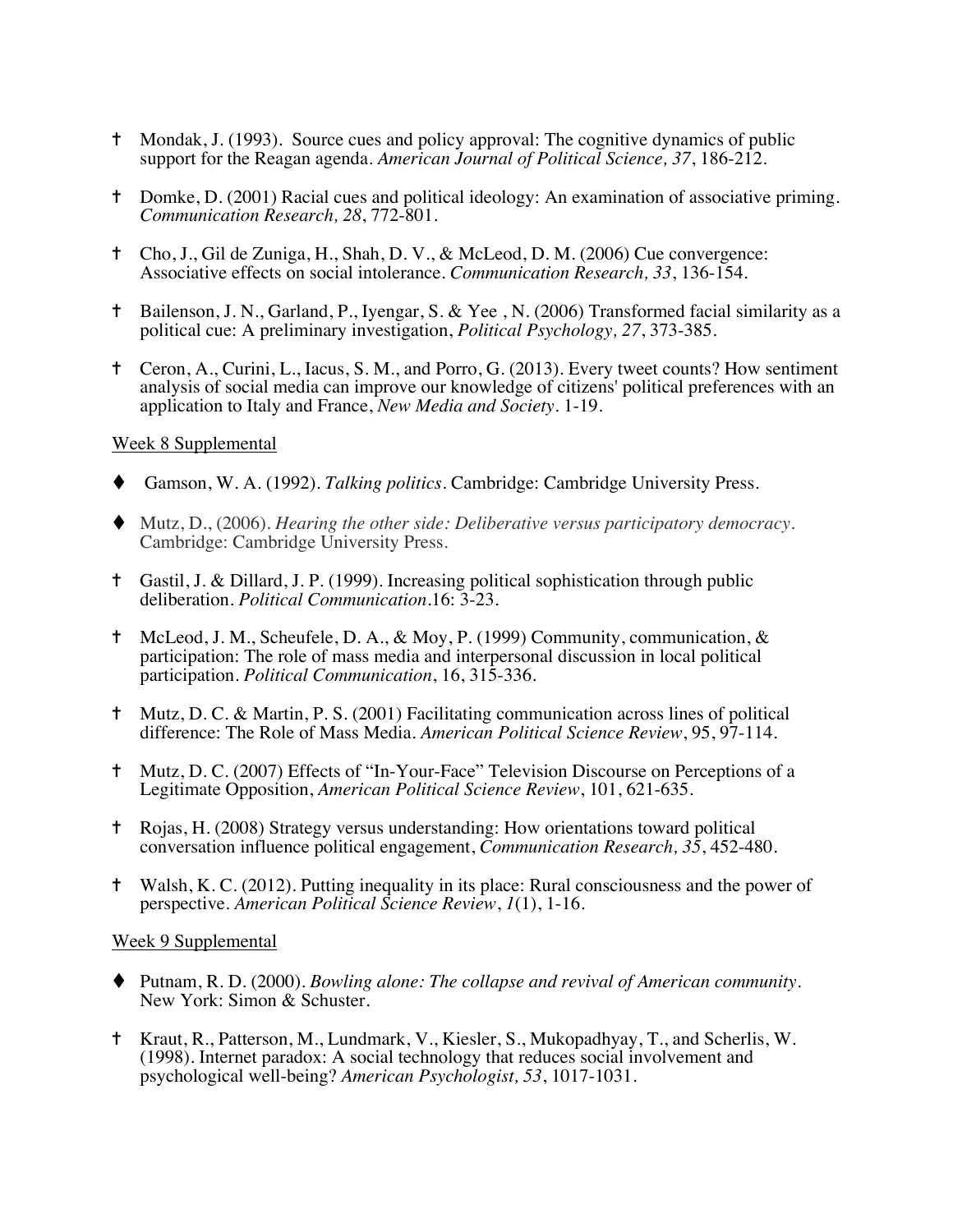- ✝ Uslaner, E. (1998). Social capital, television, and the mean world: Trust, optimism and civic participation. *Political Psychology, 19*, 441-67.
- ✝ Bimber, B. (2001) Information and political engagement in America: The search for effects of information technology at the individual level, *Political Research Quarterly, 54*, 53-67
- ✝ Stolle, D. Hooghe, M., & Micheletti, M. (2005). Politics in the supermarket: Political consumerism as a form of political participation. *International Political Science Review*, 26 (3): 245-69.
- ✝ Schudson, M. (2007) Citizens, consumers, and the good society." *The ANNALS of the American Academy of Political and Social Science*. 611, 236-249.
- ✝ Gil de Zúñiga, H., & Valenzuela, S. (2011). The mediating path to a stronger citizenship: Online and offline networks, weak ties, and civic engagement. *Communication Research*, *38*(3), 397-421.
- ✝ Putnam, R. D. (2007). E pluribus unum: Diversity and community in the twenty‐first century the 2006 Johan Skytte Prize Lecture. *Scandinavian political studies*, *30*(2), 137-174.
- ✝ Conover, M., Ratkiewicz, J., Francisco, M., Gonçalves, B., Menczer, F., & Flammini, A. (2011, May). Political Polarization on Twitter. In Proceedings of the Fifth International AAAI Conference on Weblogs and Social Media*.*

### Week 10 Supplemental

- ◆ Bimber, B., Flanagin, A., & Stohl, C. (2012). *Collective action in organizations: Interaction and engagement in an era of technological change.* Cambridge University Press.
- ✝ Bonfadelli, H (2002) The Internet and knowledge gaps: A theoretical and empirical investigation, *European Journal of Communication, 17,* 65–84*.*
- ✝ Cappella, J. N., Price, V., & Nir, L. (2002). Argument repertoire as a reliable and valid measure of opinion quality: Electronic dialogue during campaign 2000, *Political Communication,* 19:73–93.
- ✝ Stromer-Galley, J. (2000) On-Line Interaction and why candidates avoid it, *Journal of Communication*. 50:111-132.
- ✝ Katz, J., Rice, R. and Aspden, P. (2001). The Internet, 1995-2000 Access, civic involvement, and social interaction. *American Behavioral Scientist* 45: 405-419.
- ✝ Norris, P. (2002). The bridging and bonding of online communities. *Press-Politics 7(3).*
- ✝ Valenzuela, S., Arriagada, A., & Scherman, A. (2012). The social media basis of youth protest behavior: The case of Chile. *Journal of Communication*, *62*(2), 299-314.

## Week 11 Supplemental

◆ Geer, J. (2006). *In defense of negativity: Attack advertising in presidential campaigns.* Chicago: University of Chicago Press.